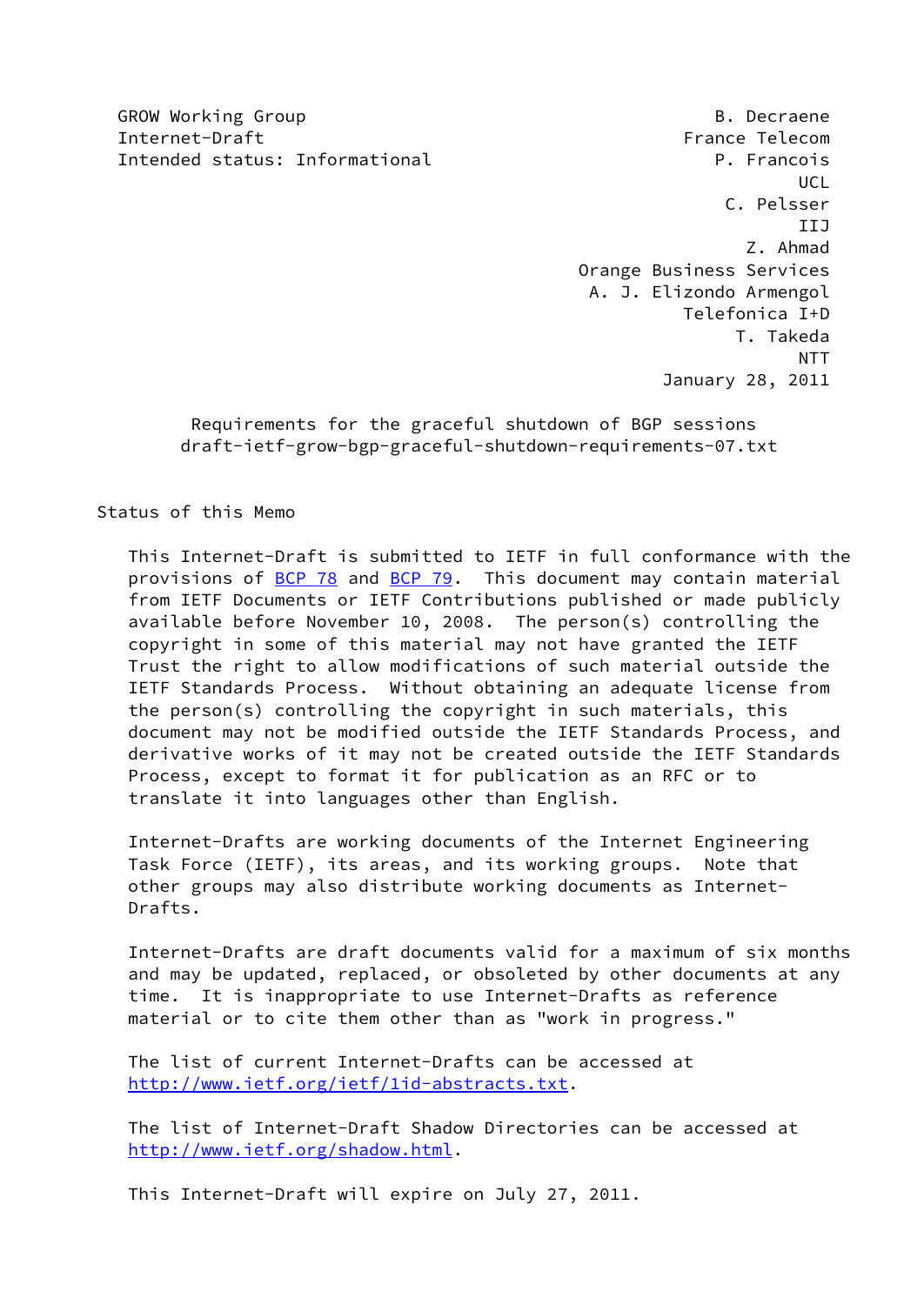Internet-Draft Requirements for the graceful shutdown of BGP sessions

#### Copyright Notice

 Copyright (c) 2011 IETF Trust and the persons identified as the document authors. All rights reserved.

This document is subject to **[BCP 78](https://datatracker.ietf.org/doc/pdf/bcp78)** and the IETF Trust's Legal Provisions Relating to IETF Documents [\(http://trustee.ietf.org/license-info](http://trustee.ietf.org/license-info)) in effect on the date of publication of this document. Please review these documents carefully, as they describe your rights and restrictions with respect to this document. Code Components extracted from this document must include Simplified BSD License text as described in Section 4.e of the Trust Legal Provisions and are provided without warranty as described in the Simplified BSD License.

# Abstract

 The Border Gateway Protocol(BGP) is heavily used in Service Provider networks both for Internet and BGP/MPLS VPN services. For resiliency purposes, redundant routers and BGP sessions can be deployed to reduce the consequences of an AS Border Router or BGP session breakdown on customers' or peers' traffic. However simply taking down or even bringing up a BGP session for maintenance purposes may still induce connectivity losses during the BGP convergence. This is not satisfactory any more for new applications (e.g. voice over IP, on line gaming, VPN). Therefore, a solution is required for the graceful shutdown of a (set of) BGP session(s) in order to limit the amount of traffic loss during a planned shutdown. This document expresses requirements for such a solution.

### Table of Contents

| 1. | Conventions used in this document3                |  |
|----|---------------------------------------------------|--|
|    |                                                   |  |
|    |                                                   |  |
|    | 3.1. Example of undesirable BGP routing behavior4 |  |
|    |                                                   |  |
|    |                                                   |  |
| 5. |                                                   |  |
| 6. |                                                   |  |
|    |                                                   |  |
|    |                                                   |  |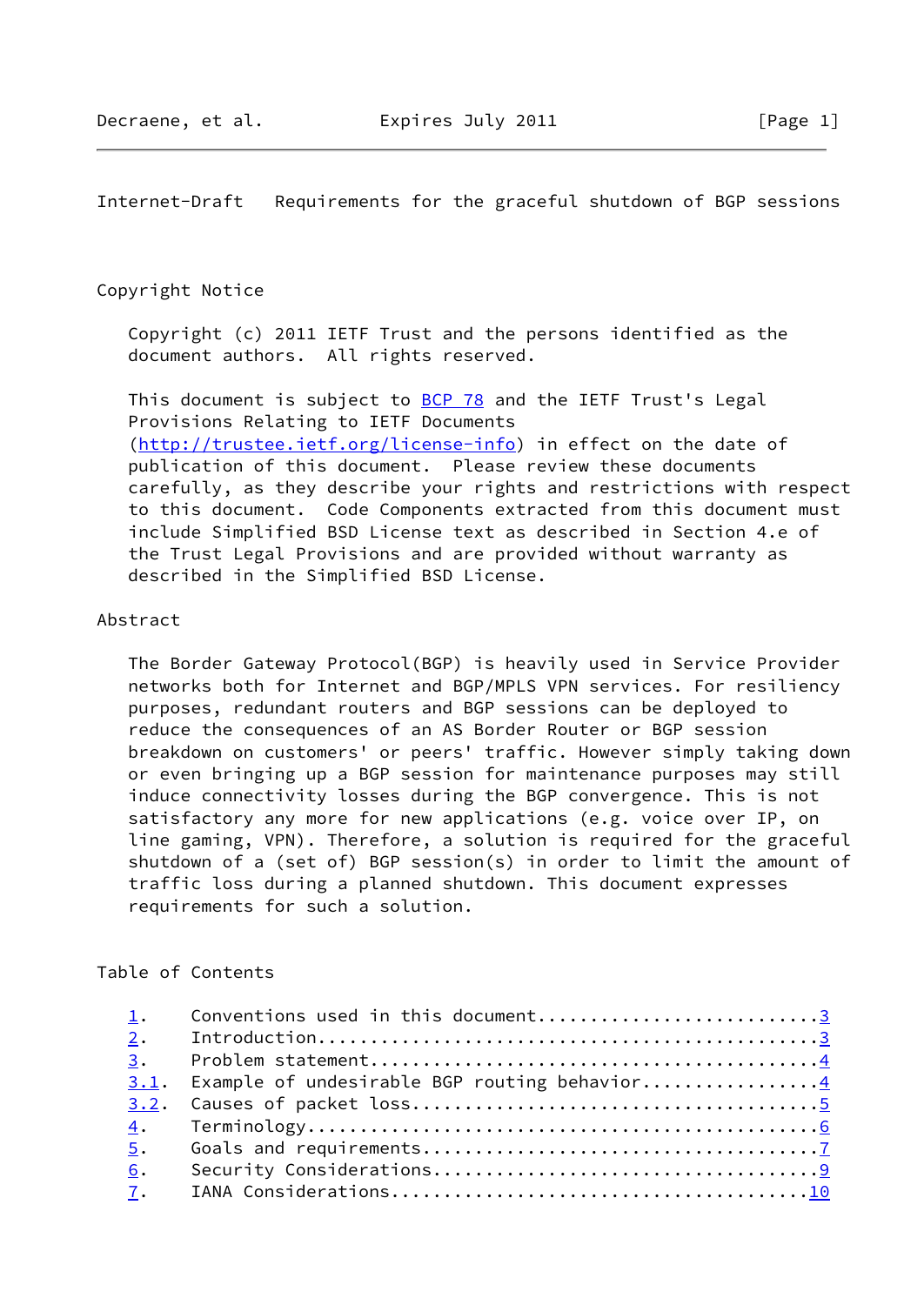[8](#page-10-2). References................................................[.10](#page-10-1) [8.1](#page-10-3). Normative References......................................[.10](#page-10-1) [8.2](#page-10-4). Informative References....................................[.10](#page-10-1) [9](#page-11-0). Acknowledgments...........................................[.10](#page-10-1) [10](#page-12-0). Appendix: Reference BGP Topologies...........................[.12](#page-12-1) [10.1](#page-12-2). EBGP topologies...........................................[.12](#page-12-1) [10.2](#page-15-0). IBGP topologies...........................................[.14](#page-14-0) [10.3](#page-19-0). Routing decisions.........................................[.17](#page-18-0) Decraene, et al. Expires July 2011 [Page 2]

<span id="page-2-1"></span>Internet-Draft Requirements for the graceful shutdown of BGP sessions

### <span id="page-2-0"></span>[1](#page-2-0). Conventions used in this document

 The key words "MUST", "MUST NOT", "REQUIRED", "SHALL", "SHALL NOT", "SHOULD", "SHOULD NOT", "RECOMMENDED", "MAY", and "OPTIONAL" in this document are to be interpreted as described in [RFC 2119 \[RFC2119](https://datatracker.ietf.org/doc/pdf/rfc2119)].

# <span id="page-2-2"></span>[2](#page-2-2). Introduction

 The Border Gateway Protocol(BGP) [\[RFC4271](https://datatracker.ietf.org/doc/pdf/rfc4271)] is heavily used in Service Provider networks both for Internet and BGP/MPLS VPN services [\[RFC4364](https://datatracker.ietf.org/doc/pdf/rfc4364)]. For resiliency purposes, redundant routers and BGP sessions can be deployed to reduce the consequences of an AS Border Router or BGP session breakdown on customers' or peers' traffic.

 We place ourselves in the context where a Service Provider performs a maintenance operation and needs to shut down one or multiple BGP peering link(s) or a whole ASBR. If an alternate path is available within the AS, the requirement is to avoid or reduce customer or peer traffic loss during the BGP convergence. Indeed, as an alternate path is available in the Autonomous System (AS), it should be made possible to reroute the customer or peer traffic on this backup path before the BGP session(s) is/are torn down, the nominal path is withdrawn and the forwarding is stopped.

 The requirements also cover the subsequent re-establishment of the BGP session as even this "UP" case can currently trigger route loss and thus traffic loss at some routers.

BGP [\[RFC4271](https://datatracker.ietf.org/doc/pdf/rfc4271)] and MP-BGP [\[RFC4760](https://datatracker.ietf.org/doc/pdf/rfc4760)] do not currently have a mechanism to gracefully migrate traffic from one BGP next hop to another without interrupting the flow of traffic. When a BGP session is taken down, BGP behaves as if it was a sudden link or router failure and withdraws the prefixes learnt over that session, which may trigger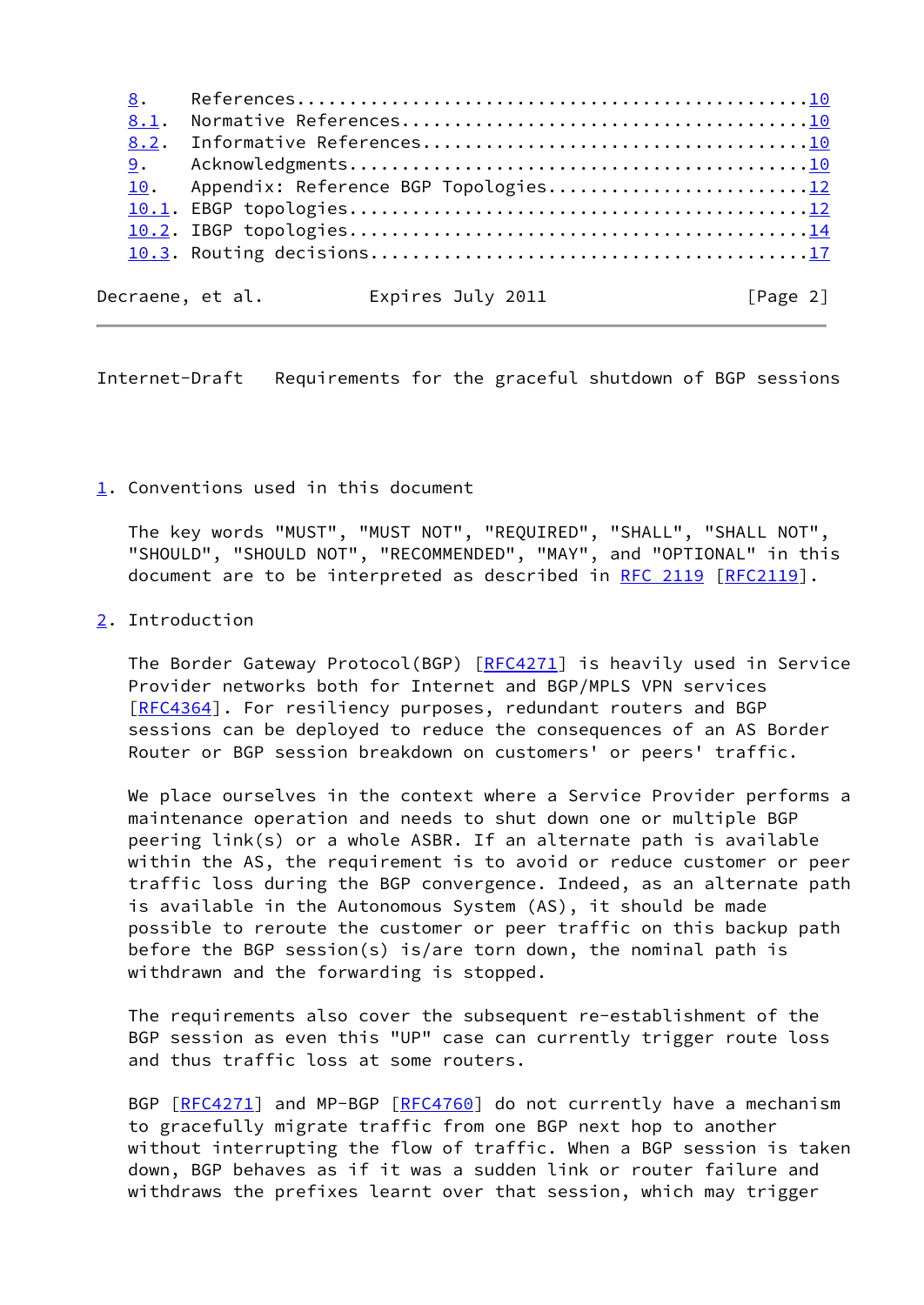traffic loss. There is no mechanism to advertise to its BGP peers that the prefix will soon be unreachable, while still being reachable. When applicable, such mechanism would reduce or prevent traffic loss. It would typically be applicable in case of a maintenance operation requiring the shutdown of a forwarding resource. Typical examples would be a link or line card maintenance, replacement or upgrade. It may also be applicable for a software upgrade as it may involve a firmware reset on the line cards and hence forwarding interruption. The introduction of Route Reflectors as per [\[RFC4456](https://datatracker.ietf.org/doc/pdf/rfc4456)] to solve scalability issues bound to IBGP full-meshes has worsened the duration of routing convergence as some route reflectors may hide the back up path. Thus depending on RR topology more IBGP hops may be

| Decraene, et al. | Expires July 2011 | [Page 3] |
|------------------|-------------------|----------|
|------------------|-------------------|----------|

involved in the IBGP convergence.

<span id="page-3-1"></span>Internet-Draft Requirements for the graceful shutdown of BGP sessions

 Note that these planned maintenance operations cannot be addressed by Graceful Restart extensions [\[RFC4724](https://datatracker.ietf.org/doc/pdf/rfc4724)] as GR only applies when the forwarding is preserved during the control plane restart. On the contrary, Graceful Shutdown applies when the forwarding is interrupted.

 Note also that some protocols are already considering such graceful shutdown procedure (e.g. GMPLS in [[RFC5817](https://datatracker.ietf.org/doc/pdf/rfc5817)]).

 A metric of success is the degree to which such a mechanism eliminates traffic loss during maintenance operations.

<span id="page-3-0"></span>[3](#page-3-0). Problem statement

As per  $[RECA271]$ , when one (or many) BGP session(s) are shut down, a BGP NOTIFICATION message is sent to the peer and the session is then closed. A protocol convergence is then triggered both by the local router and by the peer. Alternate paths to the destination are selected, if known. If those alternates paths are not known prior to the BGP session shutdown, additional BGP convergence steps are required in each AS to search for an alternate path.

 This behavior is not satisfactory in a maintenance situation because the traffic that was directed towards the removed next-hops may be lost until the end of the BGP convergence. As it is a planned operation, a make before break solution should be made possible.

As maintenance operations are frequent in large networks [\[Reliable](#page-11-1)],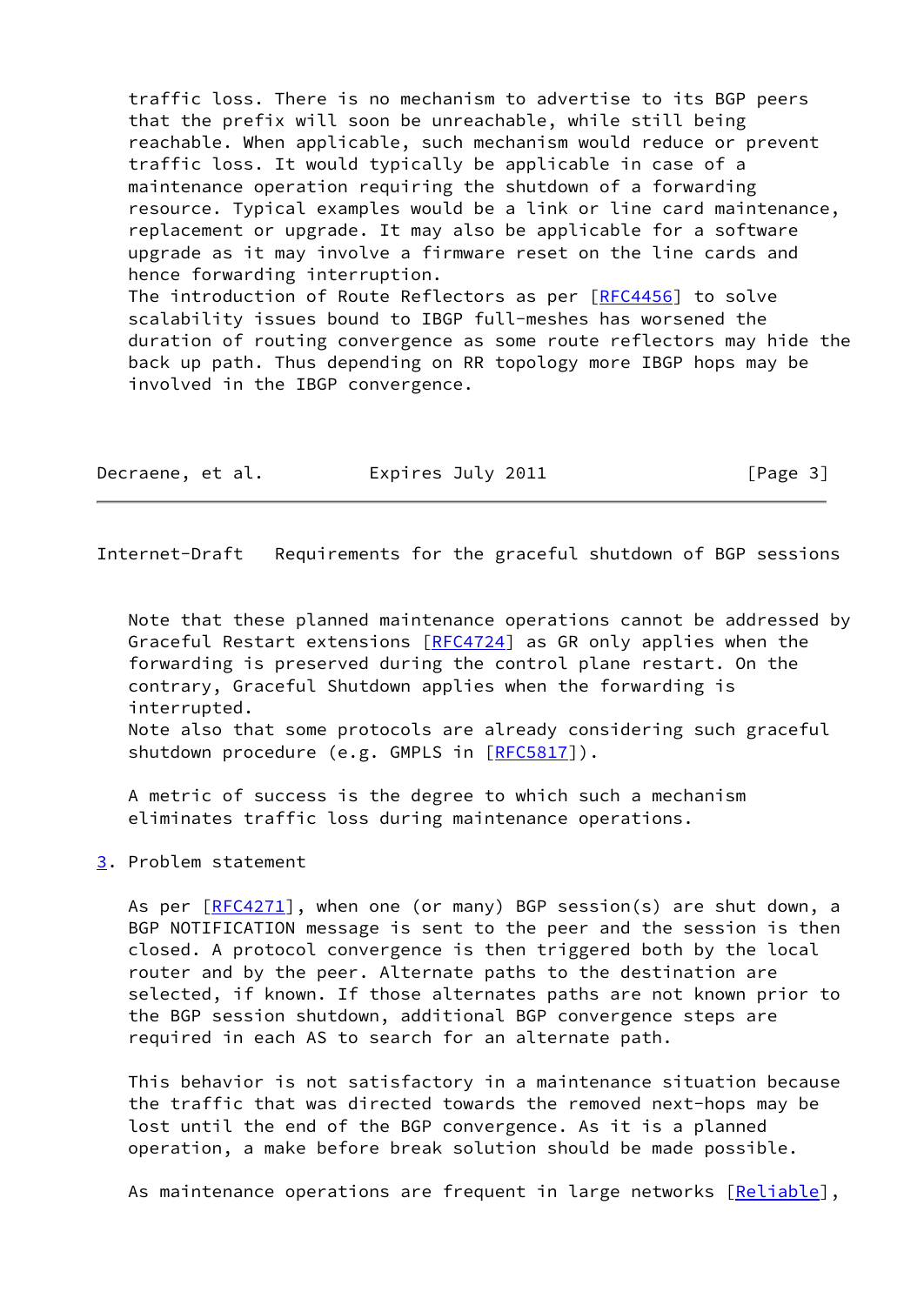the global availability of the network is significantly impaired by this BGP maintenance issue.

<span id="page-4-0"></span>[3.1](#page-4-0). Example of undesirable BGP routing behavior

 To illustrate these problems, let us consider the following simple example where one customer router "CUST" is dual-attached to two SP routers "ASBR1" and "ASBR2". ASBR1 and ASBR2 are in the same AS and owned by the same service provider. Both are IBGP client of the route reflector R1.

Decraene, et al. **Expires July 2011**[Page 4]

<span id="page-4-1"></span>Internet-Draft Requirements for the graceful shutdown of BGP sessions



Figure 1. Dual attached customer

Before the maintenance, packets for destination Z/z use the ASBR1-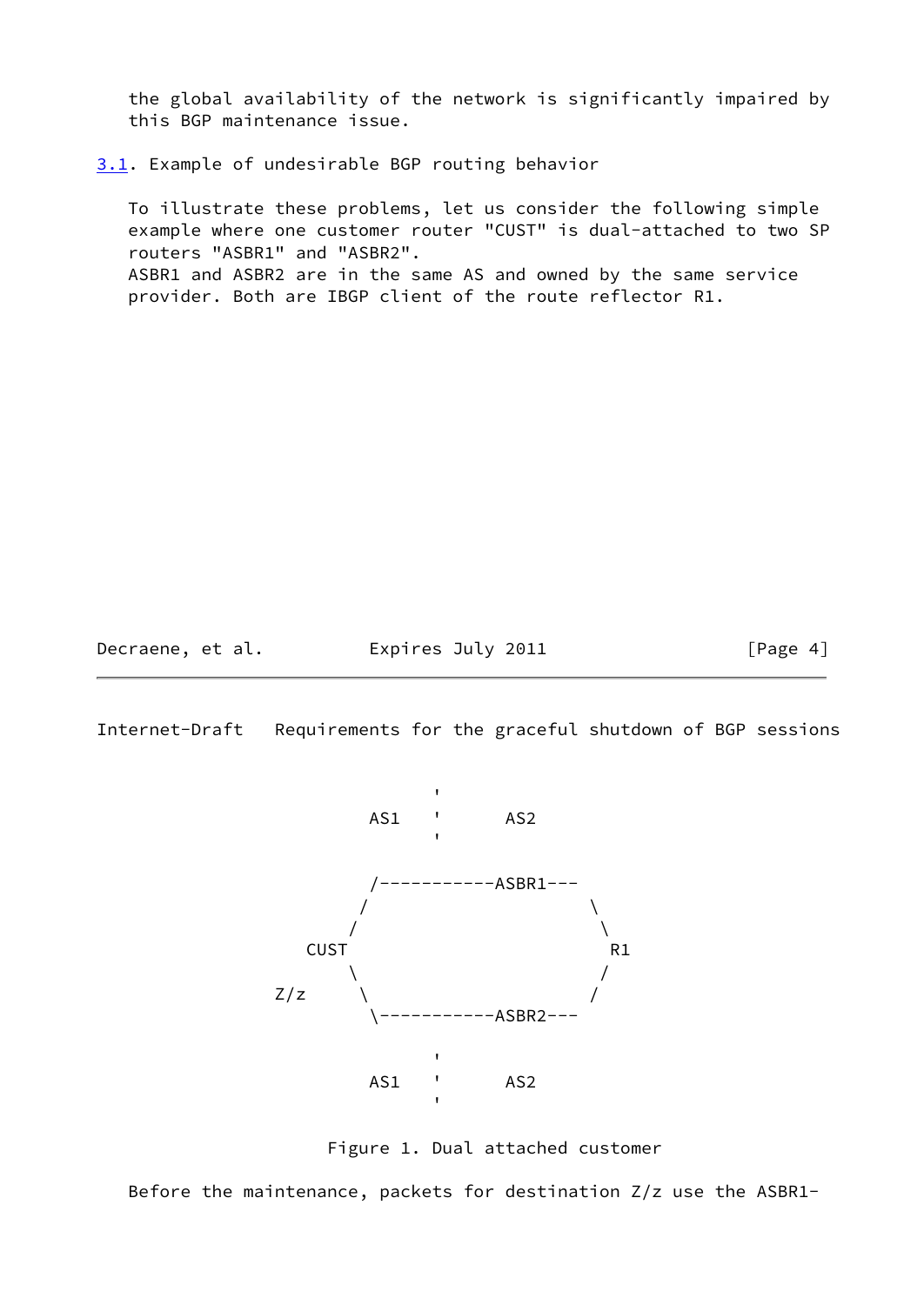CUST link because R1 selects ASBR1's route based on the IGP cost.

 Let's assume the service provider wants to shutdown the ASBR1-CUST link for maintenance purposes. Currently, when the shutdown is performed on ASBR1, the following steps are performed:

- 1. ASBR1 withdraw its prefix Z/z to its route reflector R1.
- 2. R1 runs its decision process, selects the route from ASBR2 and advertises the new path to ASBR1.
- 3. ASBR1 runs its decision process and recovers the reachability of Z/z.

 Traffic is lost between step 1 when ASBR1 looses its route and step 3 when it discovers a new path.

 Note that this is a simplified description for illustrative purpose. In a bigger AS, multiple steps of BGP convergence may be required to find and select the best alternate path (e.g. ASBR1 is chosen based on a higher local pref, hierarchical route reflectors are used...). When multiple BGP routers are involved and plenty of prefixes are affected, the recovery process can take longer than applications requirements.

<span id="page-5-0"></span>[3.2](#page-5-0). Causes of packet loss

The loss of packets during the maintenance has two main causes:

- lack of an alternate path on some routers,
- transient routing inconsistency.

Decraene, et al. **Expires July 2011**  $\begin{bmatrix} \text{Page 5} \end{bmatrix}$ 

<span id="page-5-1"></span>Internet-Draft Requirements for the graceful shutdown of BGP sessions

 Some routers may lack an alternate path because another router is hiding the backup path. This router can be:

- a route reflector only propagating its best path;
- the backup ASBR not advertising the backup path because it prefers the nominal path.

 This lack of knowledge of the alternate path is the first target of this requirement draft.

 Transient routing inconsistencies happen during IBGP convergence because routers do not simultaneously update their RIBs and hence do not simultaneously update their FIBs entries. This can lead to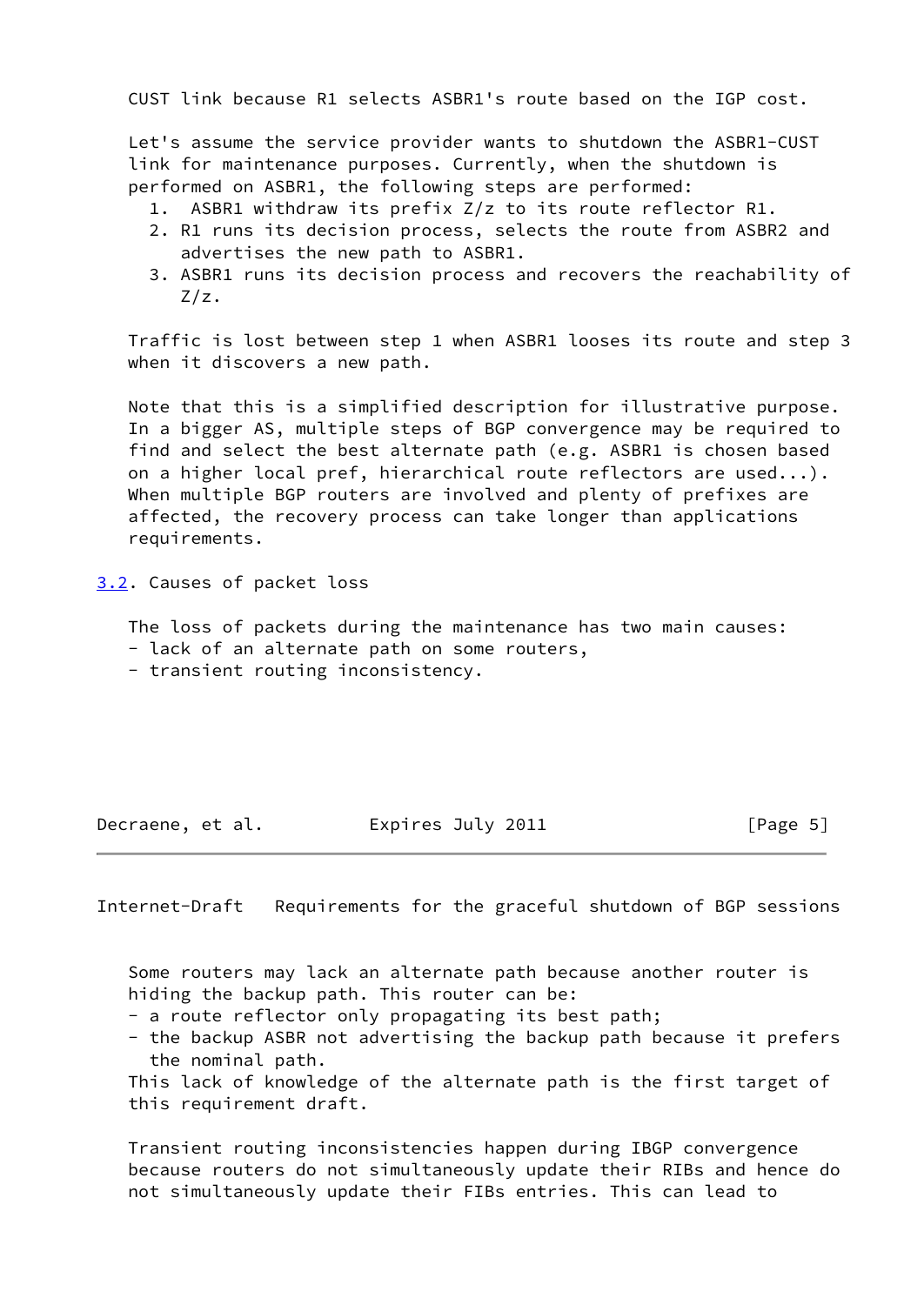forwarding loops which result in both link congestion and packet drops. The duration of these transient micro-loops is dependent on the IBGP topology (e.g. number of Route Reflectors between ingress and egress ASBR), implementation differences among router platforms which result in differences in the time taken to update specific prefix in the FIB, forwarding mode (hop by hop IP forwarding versus tunneling).

 Note that when an IP lookup is only performed on entry to the AS, for example prior to entry into a tunnel across the AS, micro-loops will not occur. An example of this is when BGP is being used to as the routing protocol for MPLS VPN as defined in [\[RFC4364](https://datatracker.ietf.org/doc/pdf/rfc4364)]. Note that [[RFC5715](https://datatracker.ietf.org/doc/pdf/rfc5715)] defines a framework for loop-free convergence. It has been written in the context of IP Fast ReRoute for link state IGP [\[RFC5714](https://datatracker.ietf.org/doc/pdf/rfc5714)] but some concepts are also of interest for BGP convergence.

### <span id="page-6-0"></span>[4](#page-6-0). Terminology

 g-shut: Graceful SHUTdown. A method for explicitly notifying the BGP routers that a BGP session (and hence the prefixes learnt over that session) is going to be disabled.

 g-noshut: Graceful NO SHUTdown. A method for explicitly notifying the BGP routers that a BGP session (and hence the prefixes learnt over that session) is going to be enabled.

 g-shut initiator: the router on which the session(s) shutdown is (are) performed for the maintenance.

 g-shut neighbor: a router that peers with the g-shut initiator via (one of) the session(s) undergoing maintenance.

 Affected prefixes: a prefix initially reached via the peering link(s) undergoing maintenance.

 Affected router: a router reaching an affected prefix via a peering link undergoing maintenance.

 Initiator AS: the autonomous system of the g-shut initiator router.

Decraene, et al. Expires July 2011 [Page 6]

<span id="page-6-1"></span>Internet-Draft Requirements for the graceful shutdown of BGP sessions

 Neighbor AS(es): the autonomous system(s) of the g-shut neighbor router(s).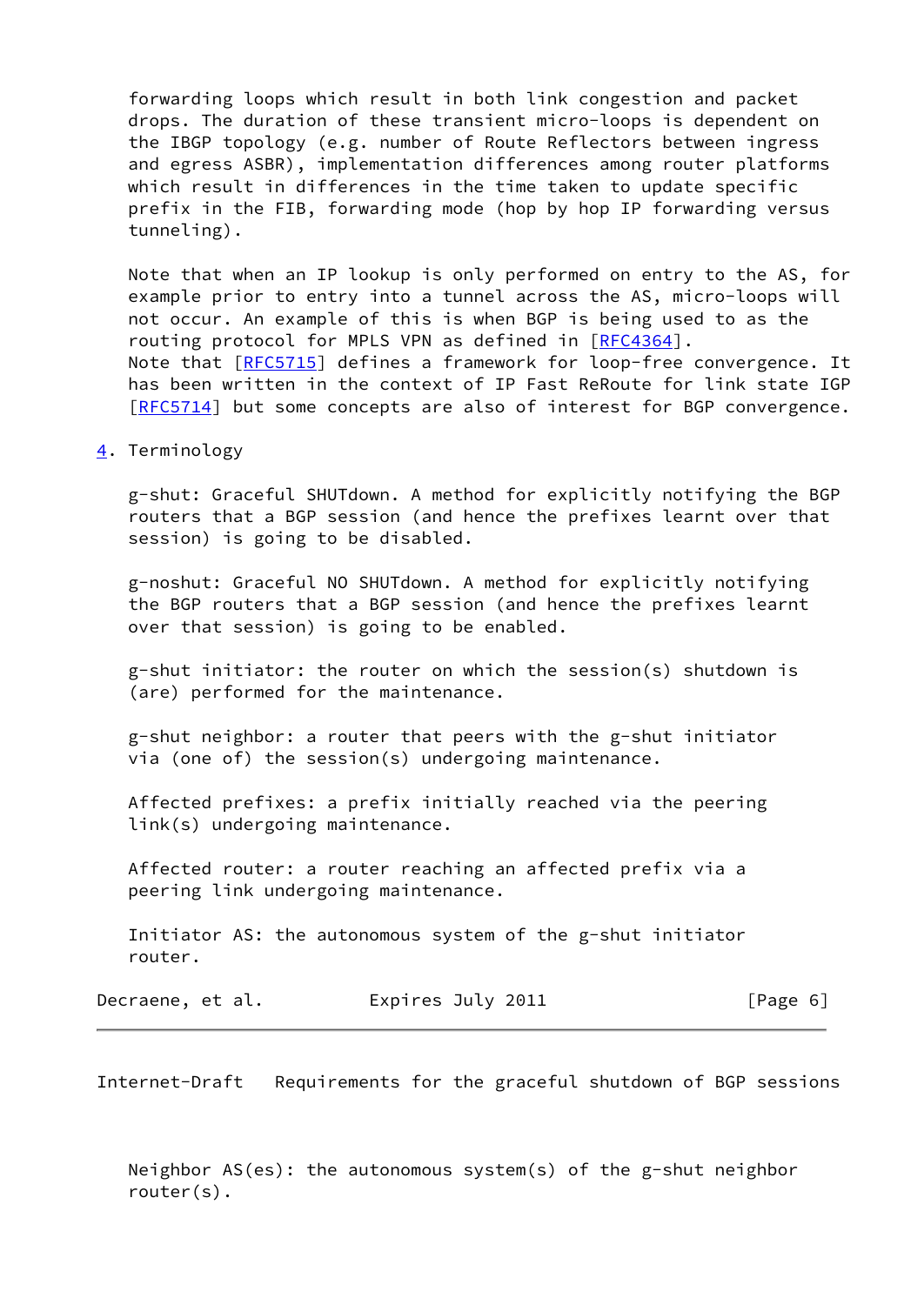#### <span id="page-7-0"></span>[5](#page-7-0). Goals and requirements

 Currently, when a BGP session of the router under maintenance is shut down, the router removes the routes and then triggers the BGP convergence on its BGP peers by withdrawing its route. The goal of BGP graceful shutdown of a (set of) BGP session(s) is to minimize traffic loss during a planned shutdown. Ideally a solution should reduce this traffic loss to zero. Another goal is to minimize and preferably to eliminate packet loss when the BGP session is re-established following the maintenance.

 As the event is known in advance, a make before break solution can be used in order to initiate the BGP convergence, find and install the alternate paths before the nominal paths are removed. As a result, before the nominal BGP session is shut down, all affected routers learn and use the alternate paths. Those alternate paths are computed by BGP taking into account the known status of the network which includes known failures that the network is processing concurrently with the BGP session graceful shutdown and possibly known other graceful shutdown under way. Therefore multiple BGP graceful shutdowns overlapping within a short timeframe are gracefully handled. Indeed a given graceful shutdown takes into account all previous ones and previous graceful shutdown are given some time to adapt to this new one. Then the nominal BGP session can be shut down.

 As a result, provided an alternate path with enough remaining capacity is available, the packets are rerouted before the BGP session termination and fewer packets (possibly none) are lost during the BGP convergence process since at any time, all routers have a valid path.

From the above goals we can derive the following requirements:

 a) A mechanism to advertise the maintenance action to all affected routers is REQUIRED. Such mechanism may be either implicit or explicit. Note that affected routers can be located both in the local AS and in neighboring ASes. Note also that the maintenance action can either be the shutdown of a BGP session or the establishment of a BGP session.

 The mechanism SHOULD allow BGP routers to minimize and preferably to eliminate packet loss when a path is removed or advertised. In particular, it SHOULD be ensured that the old path is not removed from the routing tables of the affected routers before the new path is known.

The solution mechanism MUST significantly reduce and ideally

Decraene, et al. Expires July 2011 [Page 7]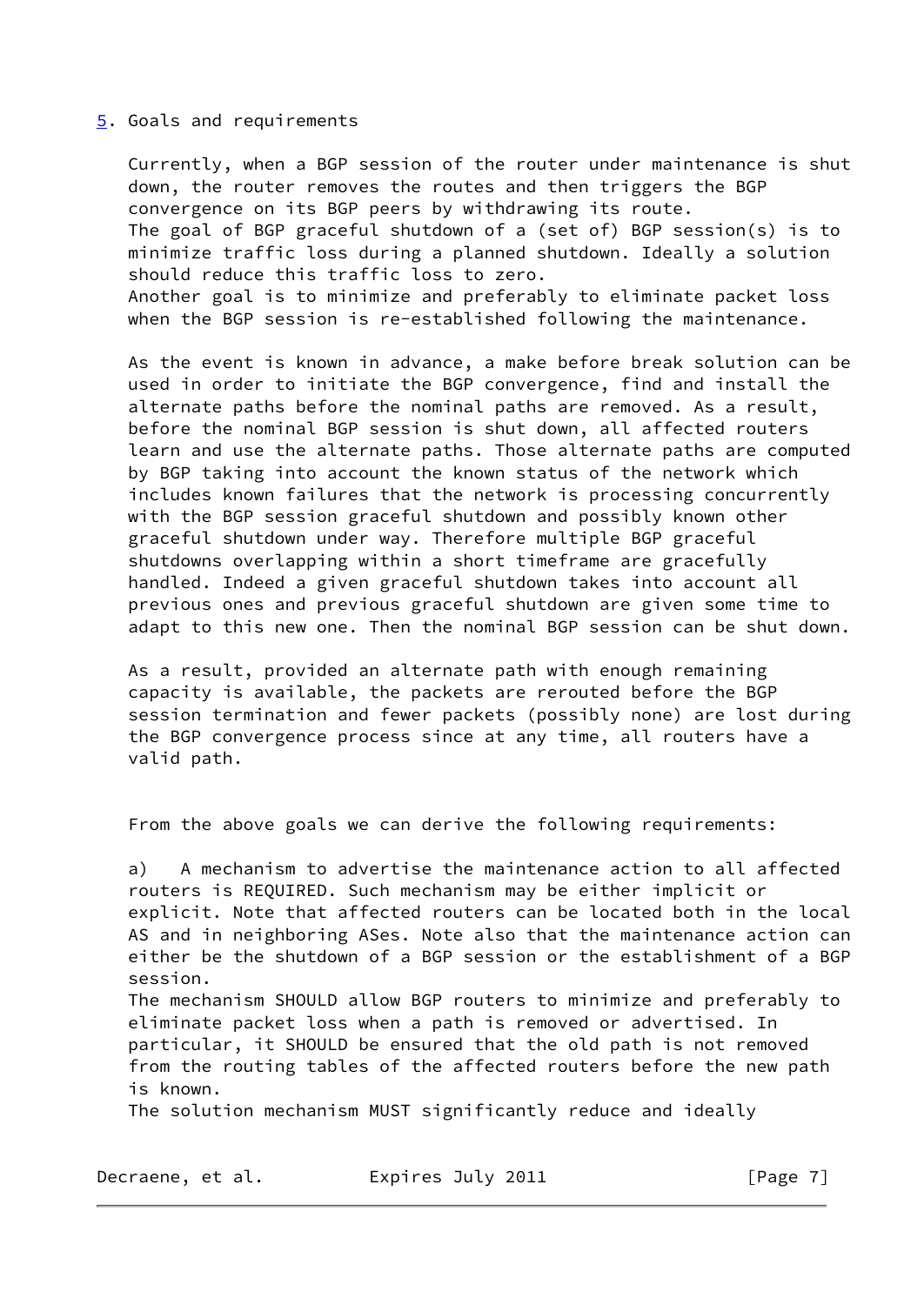Internet-Draft Requirements for the graceful shutdown of BGP sessions

 eliminate packet loss. A trade off may be made between the degree of packet loss and the simplicity of the solution.

 b) An Internet wide convergence is OPTIONAL. However if the initiator AS and the neighbor AS(es) have a backup path, they SHOULD be able to gracefully converge before the nominal path is shut down.

 c) The proposed solution SHOULD be applicable to any kind of BGP sessions (EBGP, IBGP, IBGP route reflector client, EBGP confederations, EBGP multi hop, MultiProtocol BGP extension...) and any address family. If a BGP implementation allows closing or enabling a sub-set of AFIs carried in a MP-BGP session, this mechanism MAY be applicable to this sub-set of AFIs.

 Depending on the kind of session, there may be some variations in the proposed solution in order to fulfill the requirements.

 The following cases should be handled in priority: - The shutdown of an inter-AS link and therefore the shutdown of an eBGP session; - The shutdown of an AS Border Router and therefore the shutdown of all its BGP sessions.

 Service Providers and platforms implementing a graceful shutdown solution should note that in BGP/MPLS VPN as per [\[RFC4364](https://datatracker.ietf.org/doc/pdf/rfc4364)], the PE-CE routing can be performed by other protocols than BGP (e.g. static routes, RIPv2, OSPF, IS-IS). This is out of scope of this document.

 d) The proposed solution SHOULD NOT change the BGP convergence behavior for the ASes exterior to the maintenance process, namely ASes other than the initiator AS and it(s) neighbor  $AS(es)$ .

 e) An incremental deployment on a per AS or per BGP session basis MUST be made possible. In case of partial deployment the proposed solution SHOULD incrementally improve the maintenance process. It should be noted that in an inter domain relation, one AS may have more incentive to use graceful shutdown than the other. Similarly, in a BGP/MPLS VPN environment, it's much easier to upgrade the PE routers than the CE mainly because there is at least an order of magnitude more CE and CE locations than PE and PE locations. As a consequence, when splitting the cost of the solution between the g shut initiator and the g-shut neighbour the solution SHOULD favour a low cost solution on the neighbour AS side in order to reduce the impact on the g-shut neighbour. Impact should be understood as a generic term which includes first hardware, then software, then configuration upgrade.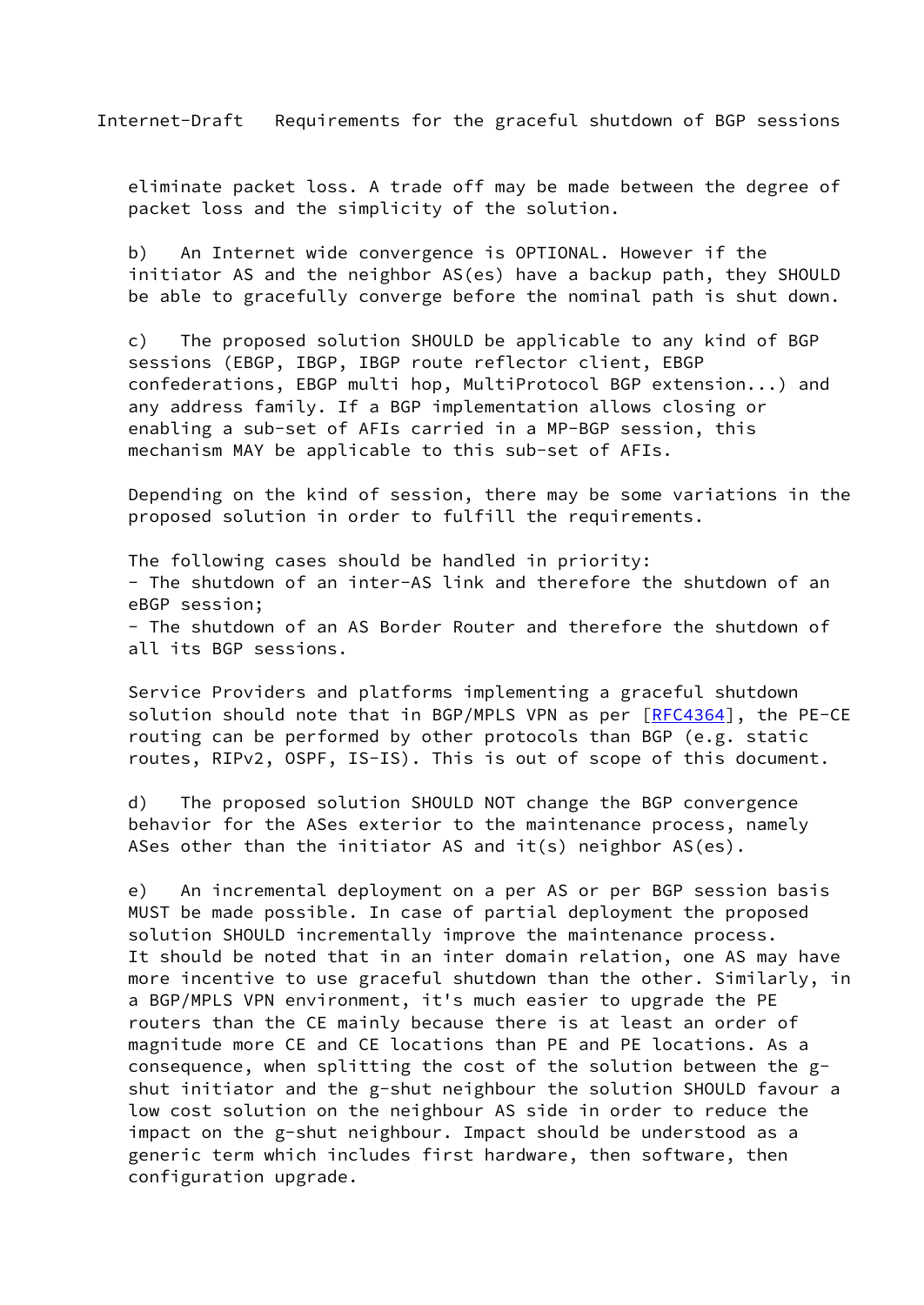f) Redistribution or advertisement of (static) IP routes into BGP SHOULD also be covered.

Decraene, et al. 
Expires July 2011  $[Page 8]$ 

<span id="page-9-1"></span>Internet-Draft Requirements for the graceful shutdown of BGP sessions

 g) The proposed solution MAY be designed in order to avoid transient forwarding loops. Indeed, forwarding loops increase packet transit delay and may lead to link saturation.

 h) The specific procedure SHOULD end when the BGP session is closed following the g-shut and once the BGP session is gracefully opened following the g-noshut. In the end, once the planned maintenance is finished the nominal BGP routing MUST be reestablished. The duration of the g-shut procedure, and hence the time before the BGP session is safely closed SHOULD be discussed by the solution document. Examples of possible solutions are the use of a pre configured timer, of a message to signal the end of the BGP convergence or monitoring the traffic on the g-shut interface.

 i) The solution SHOULD be simple and simple to operate. Hence it MAY only cover a subset of the cases. As a consequence, most of the above requirements are expressed as "SHOULD" rather than "MUST".

 The metrics to evaluate and compare the proposed solutions are: - The duration of the remaining loss of connectivity when the BGP session is brought down or up;

- The applicability to a wide range of BGP and network topologies;
- The simplicity;
- The duration of transient forwarding loops;

 - The additional load introduced in BGP (e.g. BGP messages sent to peer routers, peer ASes, the Internet).

<span id="page-9-0"></span>[6](#page-9-0). Security Considerations

 At the requirements stage, this graceful shutdown mechanism is expected to not affect the security of the BGP protocol, especially if it can be kept simple. No new sessions are required and the additional ability to signal the graceful shutdown is not expected to bring additional attack vector as BGP neighbors already have the ability to send incorrect or misleading information or even shut down the session.

Security considerations MUST be addressed by the proposed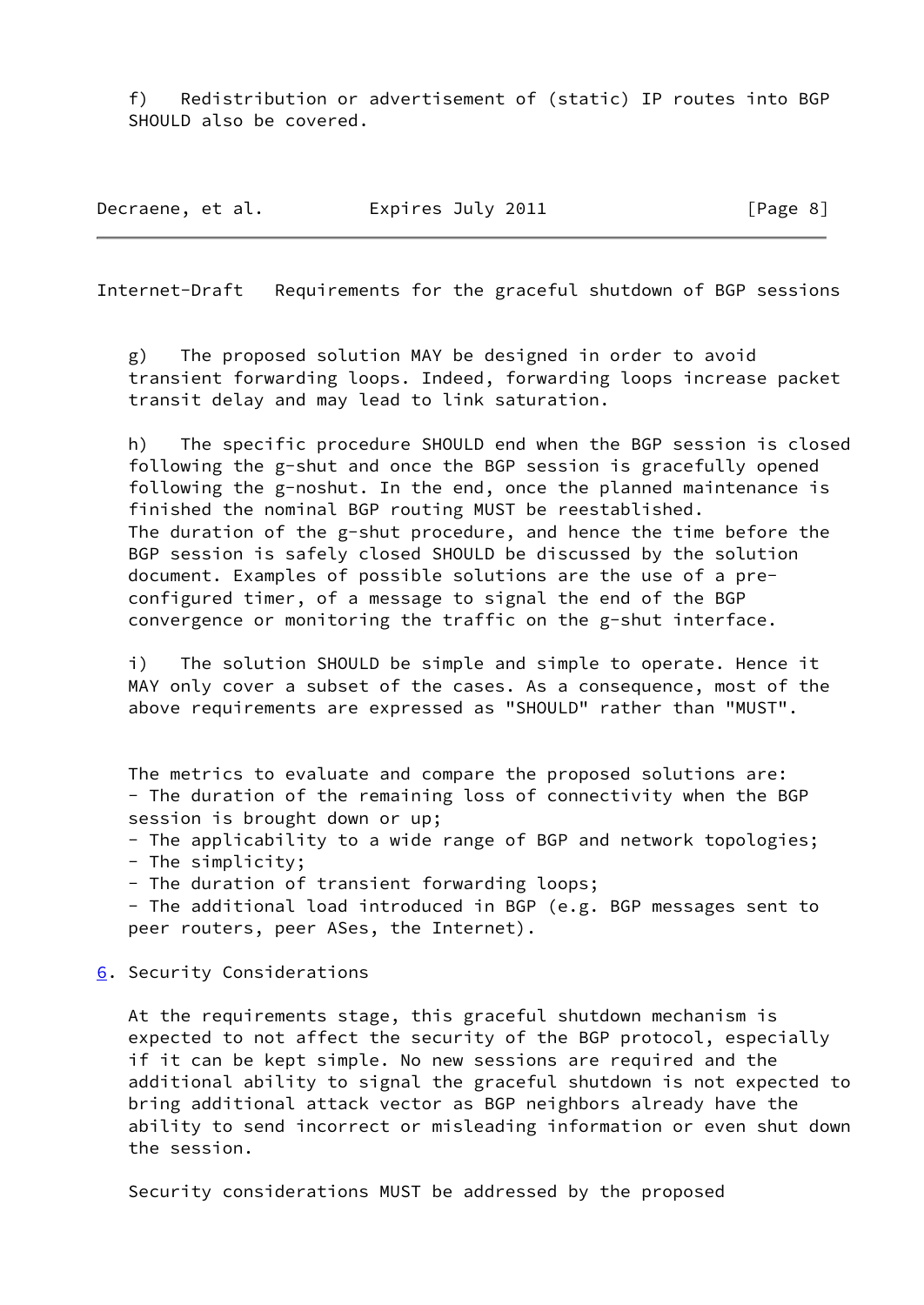solutions. In particular they SHOULD address the issues of bogus g-shut messages and how they would affect the network(s), as well as the impact of hiding a g-shut message so that g-shut is not performed.

 The solution SHOULD NOT increase the ability for one AS to selectively influence routing decision in the peer AS (inbound Traffic Engineering) outside the case of the BGP session shutdown. Otherwise, the peer AS SHOULD have means to detect such behavior.

| Decraene, et al. | Expires July 2011 | [Page 9] |
|------------------|-------------------|----------|
|------------------|-------------------|----------|

<span id="page-10-1"></span>Internet-Draft Requirements for the graceful shutdown of BGP sessions

<span id="page-10-0"></span>[7](#page-10-0). IANA Considerations

This document has no actions for IANA.

- <span id="page-10-2"></span>[8](#page-10-2). References
- <span id="page-10-3"></span>[8.1](#page-10-3). Normative References
	- [RFC2119] Bradner, S., "Key words for use in RFCs to Indicate Requirement Levels", [BCP 14](https://datatracker.ietf.org/doc/pdf/bcp14), [RFC 2119](https://datatracker.ietf.org/doc/pdf/rfc2119), March 1997.
	- [RFC4271] Rekhter, Y. and T. Li, "A Border Gateway protocol 4 (BGP)", [RFC 4271,](https://datatracker.ietf.org/doc/pdf/rfc4271) January 2006.
	- [RFC4760] Bates, T., Chandra, R., Katz, D. and Y. Rekhter, "Multiprotocol Extensions for BGP-4", [RFC 4760](https://datatracker.ietf.org/doc/pdf/rfc4760) January 2007.
	- [RFC4456] Bates, T., Chen E. and R. Chandra "BGP Route Reflection: An Alternative to Full Mesh Internal BGP (IBGP)", [RFC](https://datatracker.ietf.org/doc/pdf/rfc4456) [4456](https://datatracker.ietf.org/doc/pdf/rfc4456) April 2006.
	- [RFC4364] Rosen, E. and Y. Rekhter "BGP/MPLS IP Virtual Private Networks (VPNs)", [RFC 4364](https://datatracker.ietf.org/doc/pdf/rfc4364) February 2006.

<span id="page-10-4"></span>[8.2](#page-10-4). Informative References

 [RFC5817] Ali, Z., Vasseur, J.P., Zamfir, A. and J. Newton, "Graceful Shutdown in MPLS and Generalized MPLS Traffic Engineering Networks", [RFC 5817](https://datatracker.ietf.org/doc/pdf/rfc5817), April 2010.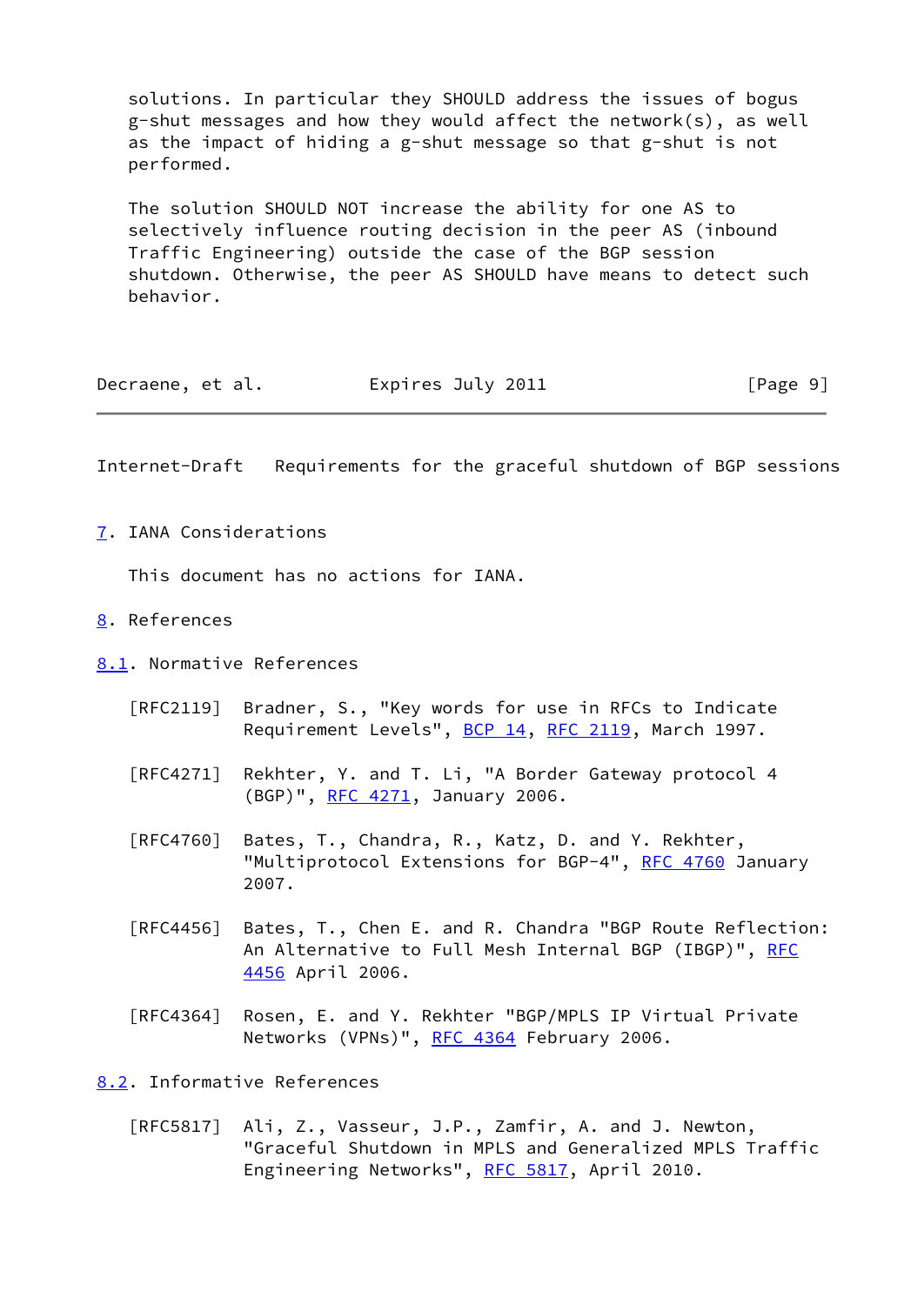- [RFC5715] Shand, M. and S. Bryant, "A Framework for Loop-Free Convergence", [RFC 5715](https://datatracker.ietf.org/doc/pdf/rfc5715), January 2010.
- [RFC5714] Shand, M. and S. Bryant, "IP Fast Reroute Framework", [RFC](https://datatracker.ietf.org/doc/pdf/rfc5714) [5714,](https://datatracker.ietf.org/doc/pdf/rfc5714) January 2010.
- [RFC4724] Sangli, S., Chen, E., Fernando, R., Scudder, J. and Y. Rekhter, "Graceful Restart Mechanism for BGP", [RFC](https://datatracker.ietf.org/doc/pdf/rfc4724) [4724,](https://datatracker.ietf.org/doc/pdf/rfc4724) January 2007.
- <span id="page-11-1"></span> [Reliable] Network Strategy Partners, LLC. "Reliable IP Nodes: A prerequisite to profitable IP services", November 2002. [http://www.nspllc.com/NewPages/Reliable\\_IP\\_Nodes.pdf](http://www.nspllc.com/NewPages/Reliable_IP_Nodes.pdf)
- <span id="page-11-0"></span>[9](#page-11-0). Acknowledgments

 Authors would like to thank Nicolas Dubois, Benoit Fondeviole, Christian Jacquenet, Olivier Bonaventure, Steve Uhlig, Xavier Vinet, Vincent Gillet, Jean-Louis le Roux, Pierre Alain Coste and

| Decraene, et al. | Expires July 2011 | [Page 10] |
|------------------|-------------------|-----------|
|------------------|-------------------|-----------|

Internet-Draft Requirements for the graceful shutdown of BGP sessions

 Ronald Bonica for the useful discussions on this subject, their review and comments.

 This draft has been partly sponsored by the European project IST AGAVE.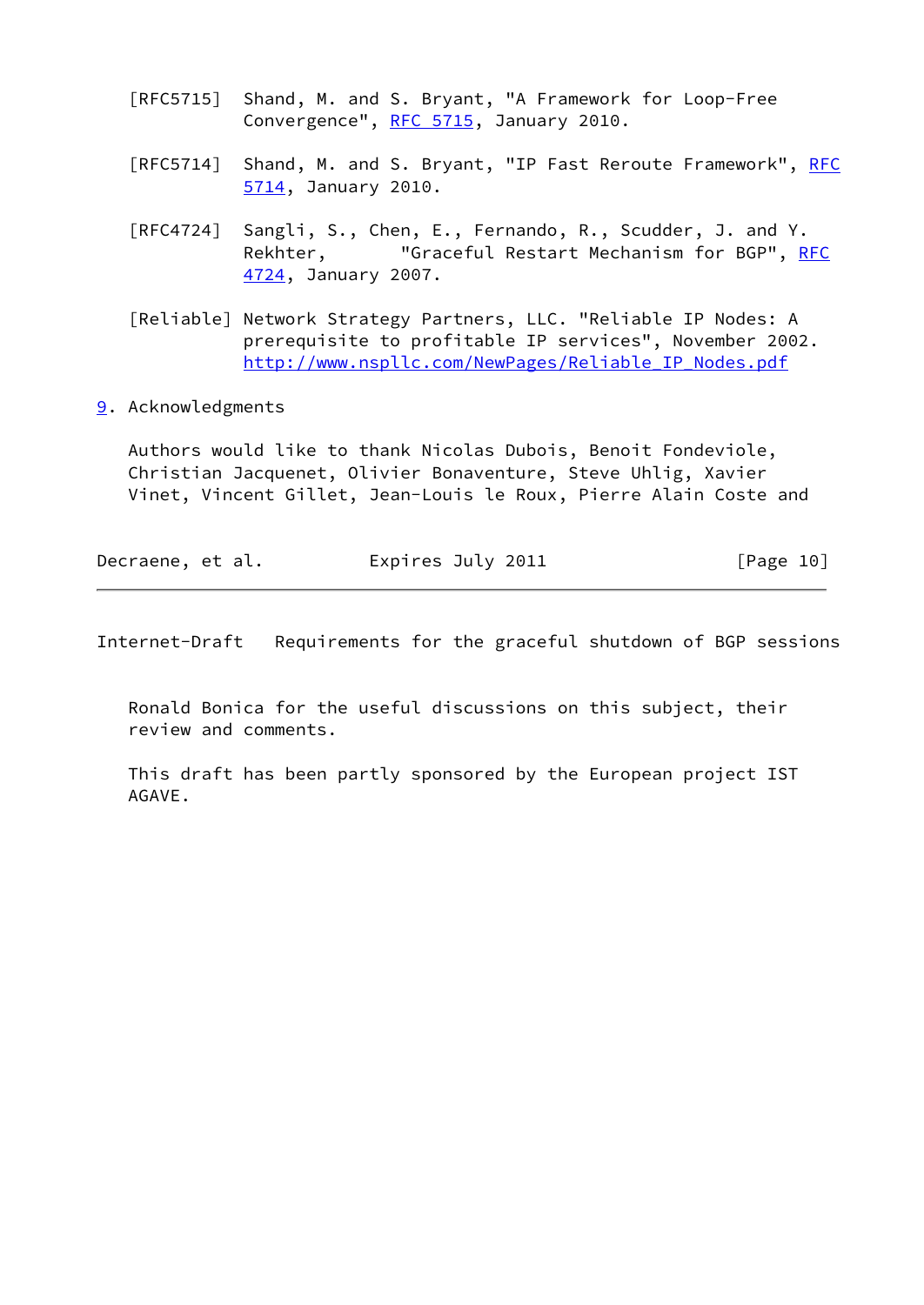Decraene, et al. Expires July 2011 [Page 11]

<span id="page-12-1"></span>Internet-Draft Requirements for the graceful shutdown of BGP sessions

# <span id="page-12-0"></span>[10.](#page-12-0) Appendix: Reference BGP Topologies

 This section describes some frequent BGP topologies used both within the AS (IBGP) and between ASes (EBGP). Solutions should be applicable to the following topologies and their combinations.

<span id="page-12-2"></span>[10.1](#page-12-2). EBGP topologies

 This section describes some frequent BGP topologies used between ASes. In each figure, a line represents a BGP session.

<span id="page-12-3"></span>[10.1.1](#page-12-3). 1 ASBR in AS1 connected to two ASBRs in the neighboring AS2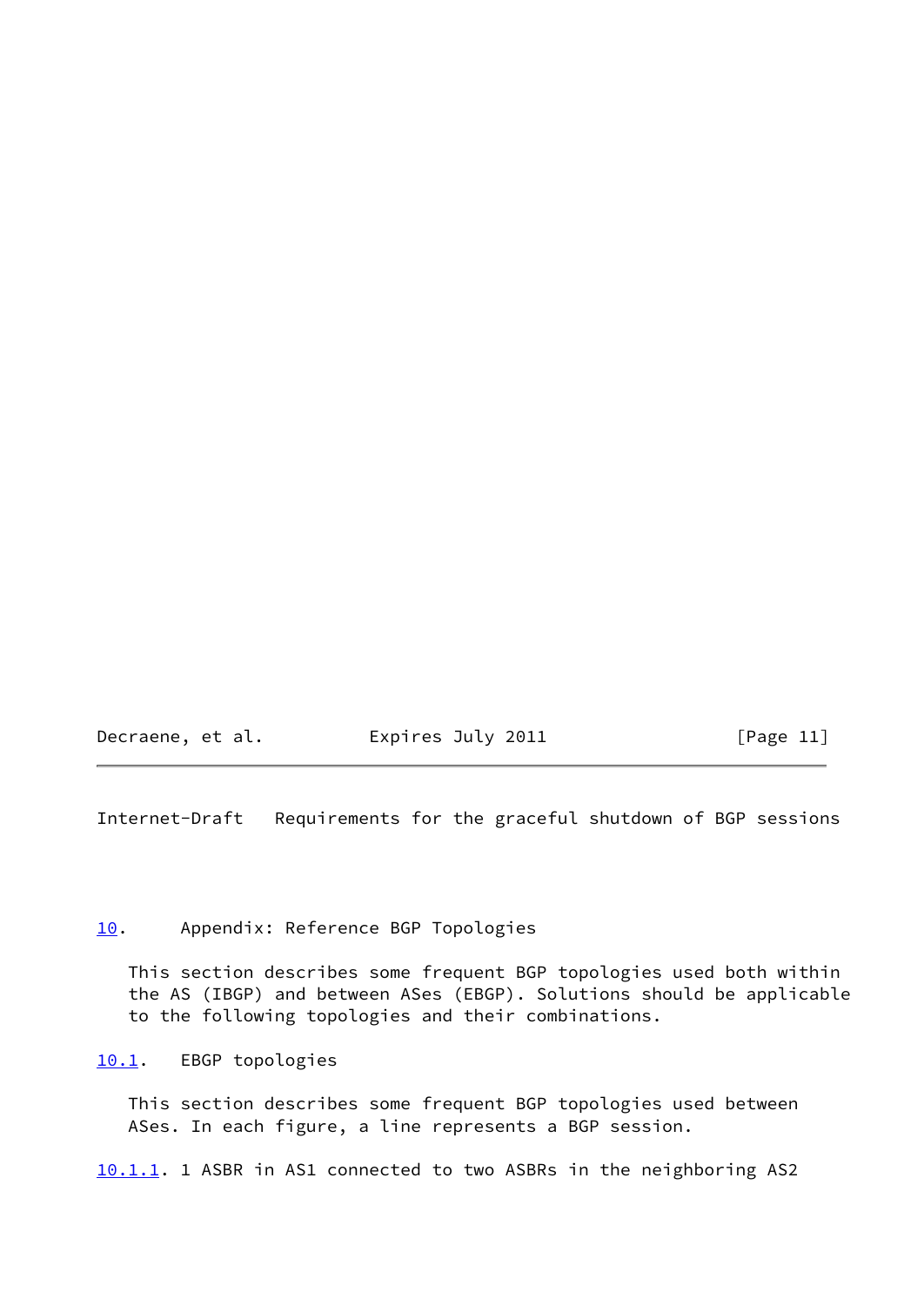In this topology we have an asymmetric protection scheme between AS1 and AS2:

- On AS2 side, two different routers are used to connect to AS1.

- On AS1 side, one single router with two BGP sessions is used.



Figure 2. EBGP topology with redundant ASBR in one of the AS.

 BGP graceful shutdown is expected to be applicable for the maintenance of:

- one of the routers of AS2;

 - one link between AS1 and AS2, performed either on an AS1 or AS2 router.

 Note that in case of maintenance of the whole router, all its BGP sessions need to be gracefully shutdown at the beginning of the maintenance and gracefully brought up at the end of the maintenance.

| Decraene, et al. | Expires July 2011 | [Page 12] |
|------------------|-------------------|-----------|
|------------------|-------------------|-----------|

Internet-Draft Requirements for the graceful shutdown of BGP sessions

<span id="page-13-0"></span>[10.1.2](#page-13-0). 2 ASBRs in AS1 connected to 2 ASBRs in AS2

and the contract of the contract of the contract of the contract of the contract of the contract of the contract of

 In this topology we have a symmetric protection scheme between AS1 and AS2: on both sides, two different routers are used to connect AS1 to AS2.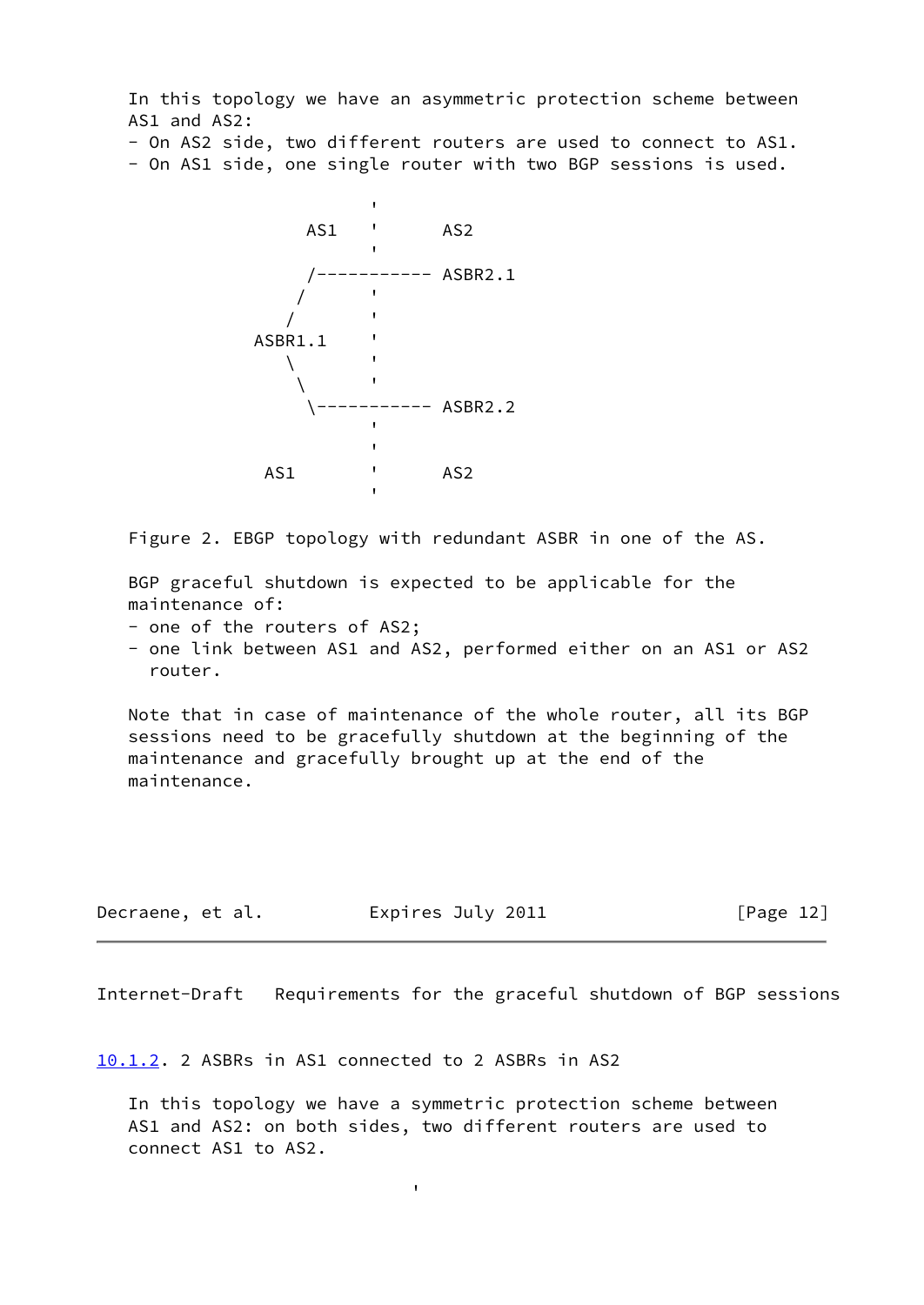

Figure 3. EBGP topology with redundant ASBRs in both ASes

 BGP graceful shutdown is expected to be applicable for the maintenance of:

- any of the ASBR routers (in AS1 or AS2);

 - one link between AS1 and AS2 performed either on an AS1 or AS2 router.

<span id="page-14-1"></span>[10.1.3](#page-14-1). 2 ASBRs in AS2 each connected to two different ASes

In this topology at least three ASes are involved.



Figure 4. EBGP topology of a dual homed customer

Decraene, et al. **Expires July 2011**[Page 13]

<span id="page-14-0"></span>Internet-Draft Requirements for the graceful shutdown of BGP sessions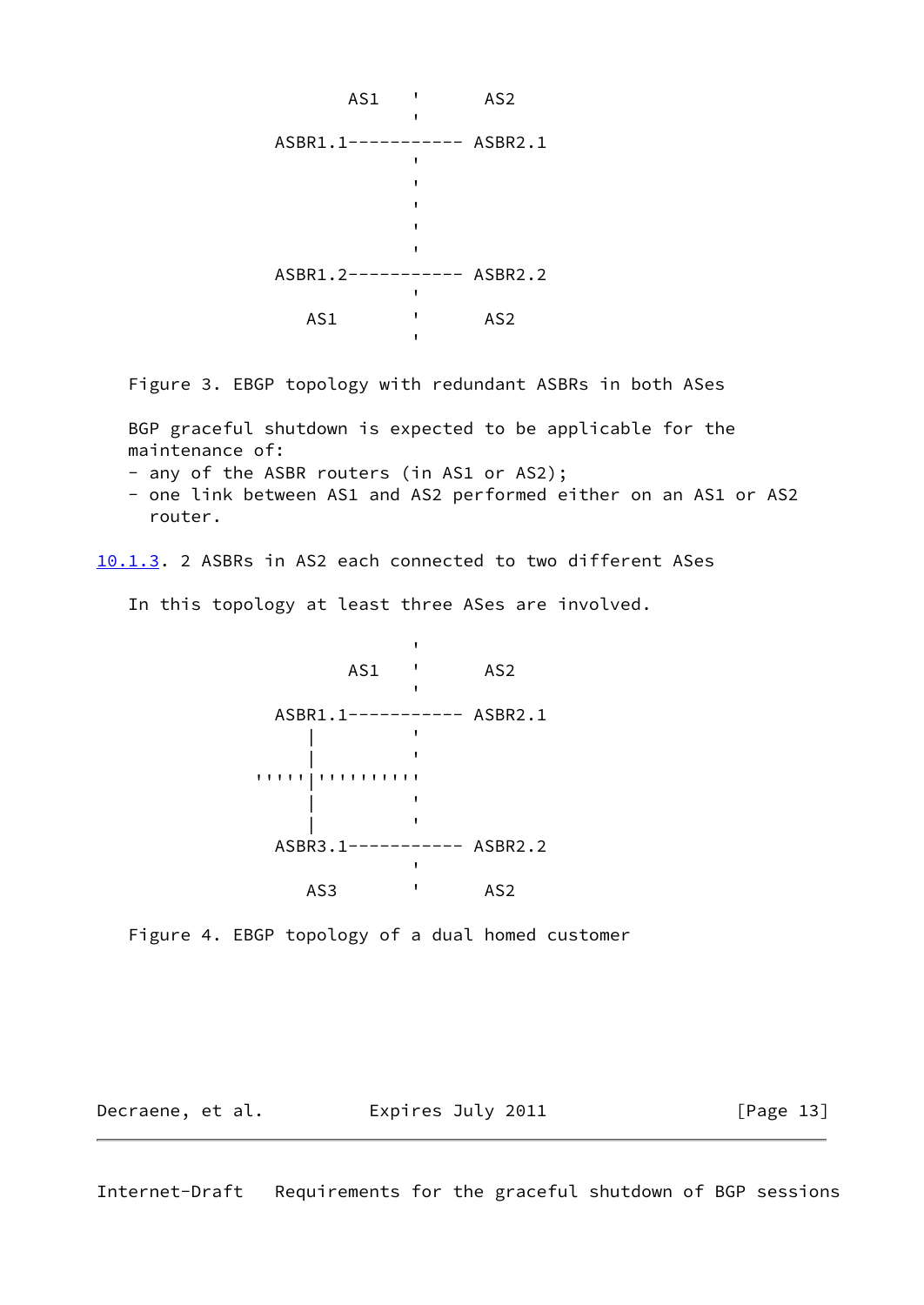As the requirements expressed in [section 5](#page-7-0) is to advertise the maintenance only within the initiator and neighbor ASes, but not Internet wide, BGP graceful shutdown solutions may not be applicable to this topology. Depending on which routes are exchanged between these ASes, some protection for some of the traffic may be possible.

 For instance if ASBR2.2 performs a maintenance affecting ASBR3.1 then ASBR3.1 will be notified. However ASBR1.1 may not be notified of the maintenance of the eBGP session between ASBR3.1 and ASBR2.2.

<span id="page-15-0"></span>[10.2](#page-15-0). IBGP topologies

 This section describes some frequent BGP topologies used within an AS. In each figure, a line represents a BGP session.

<span id="page-15-1"></span>[10.2.1](#page-15-1). IBGP Full-Mesh

In this topology we have a full mesh of IBGP sessions:



Figure 5. IBGP full mesh

When the session between ASBR1.1 and ASBR2.1 is gracefully shutdown, it is required that all affected routers of AS1 reroute traffic to ASBR1.2 before the session between ASBR1.1 and ASBR2.1 is shut down. Similarly, when the session between ASBR1.1 and ASBR2.1 is gracefully brought up, all affected routers of AS1 preferring ASBR1.1 over ASBR1.2 need to reroute traffic to ASBR1.1 before the

less preferred path through ASBR1.2 is possibly withdrawn.

<span id="page-15-2"></span>[10.2.2](#page-15-2). Route Reflector

 In this topology, route reflectors are used to limit the number of IBGP sessions. There is a single level of route reflectors and the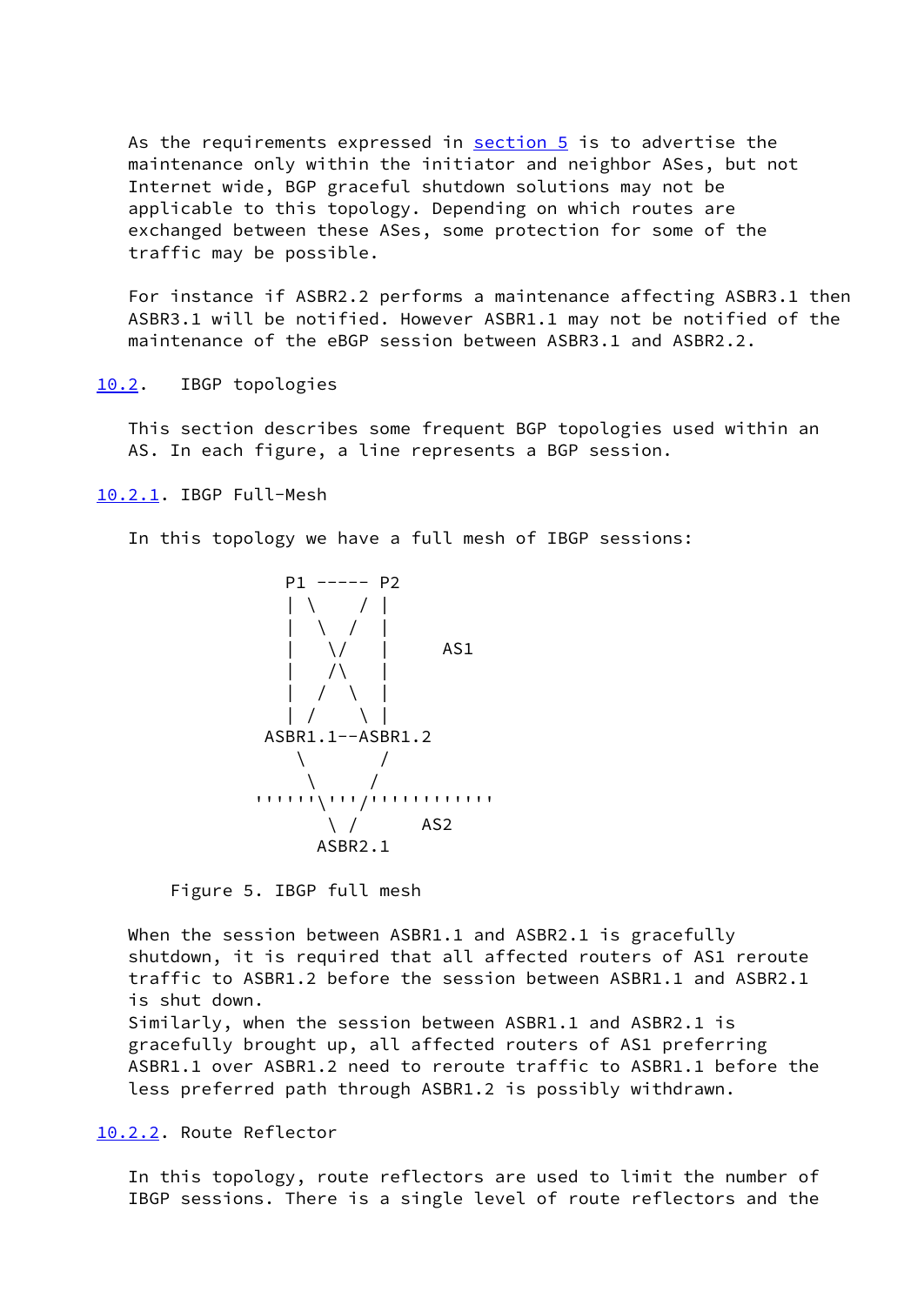Decraene, et al. **Expires July 2011**[Page 14]

Internet-Draft Requirements for the graceful shutdown of BGP sessions



Figure 6. Route Reflector

 When the session between ASBR1.1 and ASBR2.1 is gracefully shutdown, all BGP routers of AS1 need to reroute traffic to ASBR1.2 before the session between ASBR1.1 and ASBR2.1 is shut down.

 Similarly, when the session between ASBR1.1 and ASBR2.1 is gracefully brought up, all affected routers of AS1 preferring ASBR1.1 over ASBR1.2 need to reroute traffic to ASBR1.1 before the less preferred path through ASBR1.2 is possibly withdrawn.

<span id="page-16-0"></span>[10.2.3](#page-16-0). hierarchical Route Reflector

 In this topology, hierarchical route reflectors are used to limit the number of IBGP sessions. There could me more than two levels of route reflectors and the top level route reflectors are fully meshed.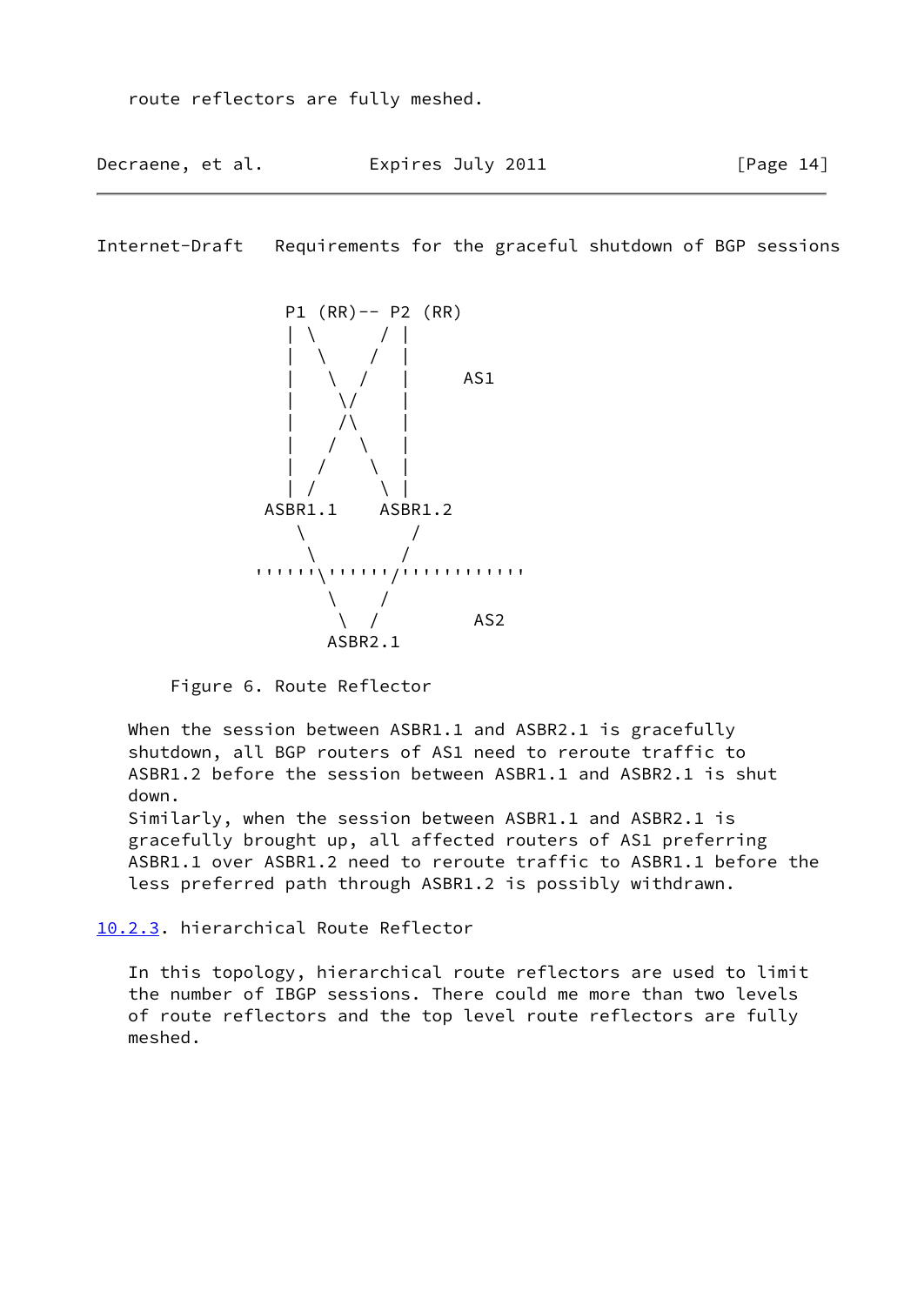Decraene, et al. 
Expires July 2011  $[Page 15]$ 

Internet-Draft Requirements for the graceful shutdown of BGP sessions



Figure 7. Hierarchical Route Reflector

 When the session between ASBR1.1 and ASBR2.1 is gracefully shutdown, all BGP routers of AS1 need to reroute traffic to ASBR1.2 before the session between ASBR1.1 and ASBR2.1 is shut down.

 Similarly, when the session between ASBR1.1 and ASBR2.1 is gracefully brought up, all affected routers of AS1 preferring ASBR1.1 over ASBR1.2 need to reroute traffic to ASBR1.1 before the less preferred path through ASBR1.2 is possibly withdrawn.

<span id="page-17-0"></span>[10.2.4](#page-17-0). Confederations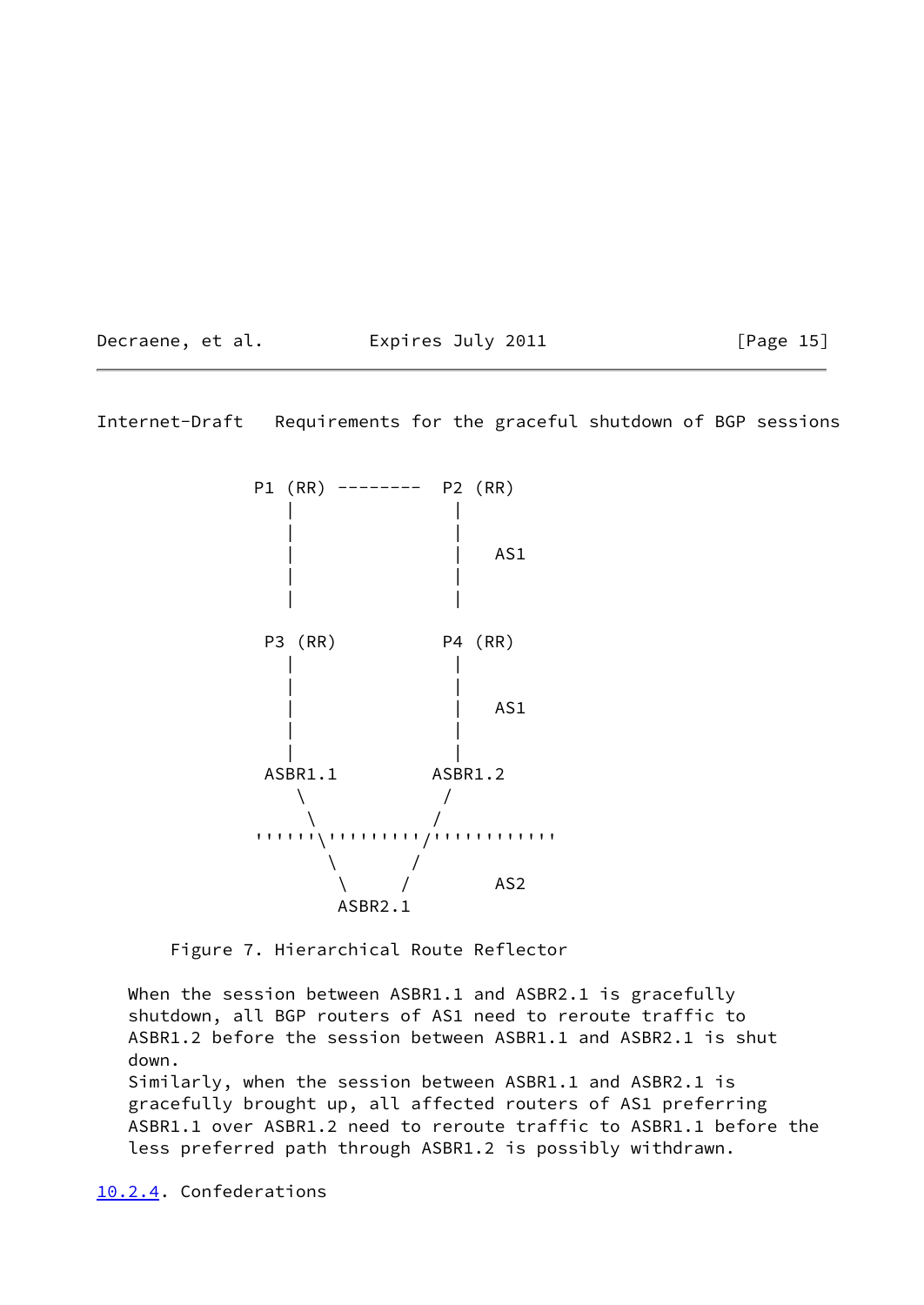In this topology, a confederation of ASs is used to limit the number of IBGP sessions. Moreover, RRs may be present in the member ASs of the confederation. Confederations may be run with different sub-options. Regarding the IGP, each member AS can run its own IGP or they can all share the same IGP. Regarding BGP, local pref may or may not cross the member AS boundaries. A solution should support the graceful shutdown and graceful bring up of EBGP sessions between member-ASs in the confederation in addition to the graceful shutdown and graceful bring up of EBGP sessions between a member-AS and an AS outside of the confederation.

| Decraene, et al. | Expires July 2011 | [Page 16] |
|------------------|-------------------|-----------|
|                  |                   |           |

<span id="page-18-0"></span>Internet-Draft Requirements for the graceful shutdown of BGP sessions



Figure 8. Confederation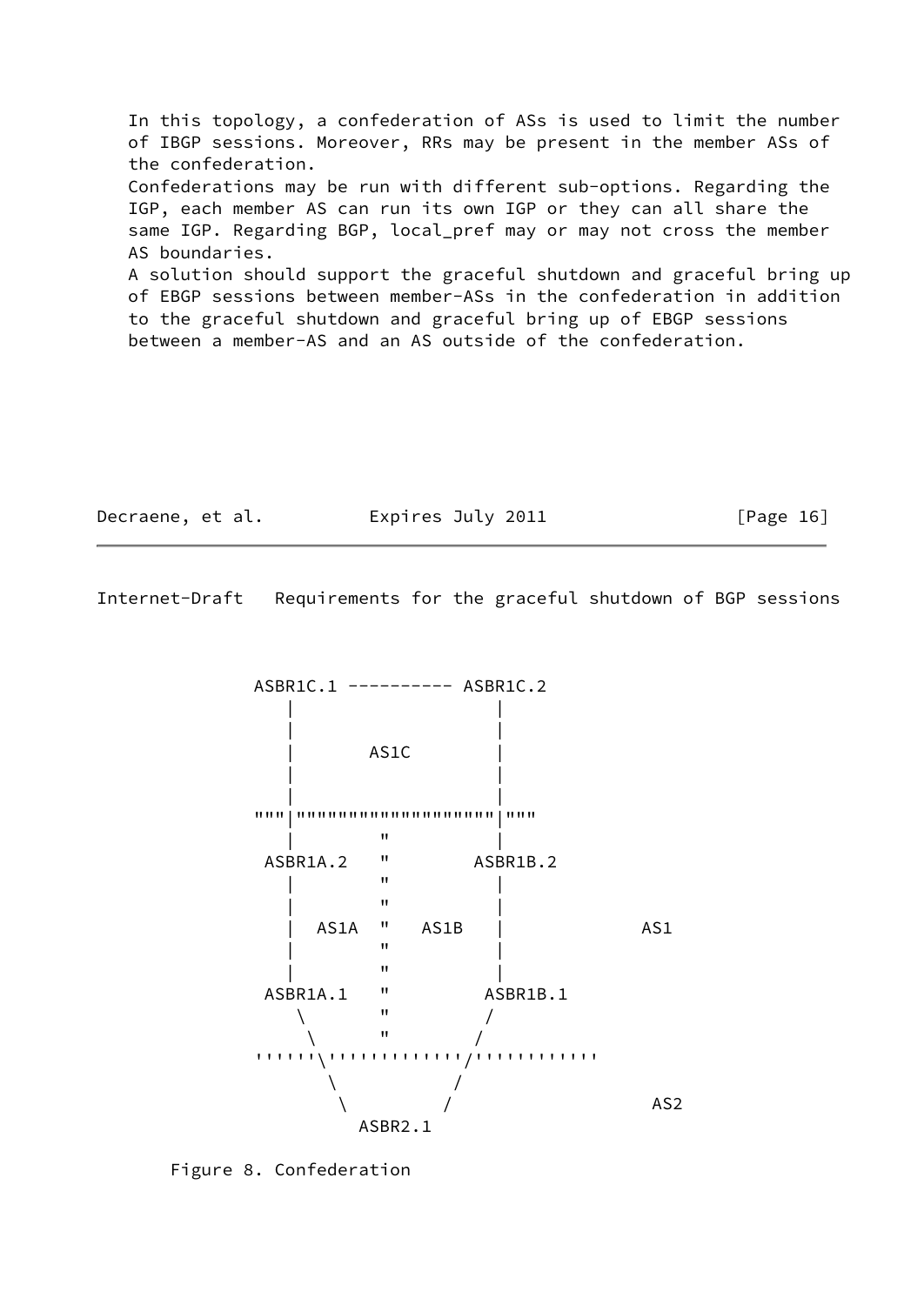In the above figure, member-AS AS1A, AS1B, AS1C belong to a confederation of ASes in AS1. AS1A and AS1B are connected to AS2.

In normal operation, for the traffic toward AS2,

- . AS1A sends the traffic directly to AS2 through ASBR1A.1
- . AS1B sends the traffic directly to AS2 through ASBR1B.1
- . AS1C load balances the traffic between AS1A and AS1B

 When the session between ASBR1A.1 and ASBR2.1 is gracefully shutdown, all BGP routers of AS1 need to reroute traffic to ASBR1B.1 before the session between ASBR1A.1 and ASBR2.1 is shut down. Similarly, when the session between ASBR1A.1 and ASBR2.1 is gracefully brought up, all affected routers of AS1 preferring ASBR1A.1 over ASBR1.2 need to reroute traffic to ASBR1A.1 before the less preferred path through ASBR1.2 is possibly withdrawn.

<span id="page-19-0"></span>[10.3](#page-19-0). Routing decisions

 We describe here some routing engineering choices that are frequently used in ASes and that should be supported by the solution.

| Decraene, et al. | Expires July 2011 | [Page 17] |
|------------------|-------------------|-----------|
|------------------|-------------------|-----------|

Internet-Draft Requirements for the graceful shutdown of BGP sessions

<span id="page-19-1"></span>[10.3.1](#page-19-1). Hot potato (IGP cost)

 Ingress router selects the nominal egress ASBR (AS exit point) based on the IGP cost to reach the BGP next-hop.

<span id="page-19-2"></span>[10.3.2](#page-19-2). Cold potato (BGP local preference)

 Ingress router selects the nominal egress ASBR based on the BGP local LOCAL\_PREF value set and advertised by the exit point.

<span id="page-19-3"></span>[10.3.3](#page-19-3). Cold potato (BGP preference set on ingress)

 Ingress router selects the nominal egress ASBR based on preconfigured policy information. (Typically by locally setting the BGP local pref based on the BGP communities attached on the routes). As per [\[RFC4271](https://datatracker.ietf.org/doc/pdf/rfc4271)], note that if tunnels are not used to forward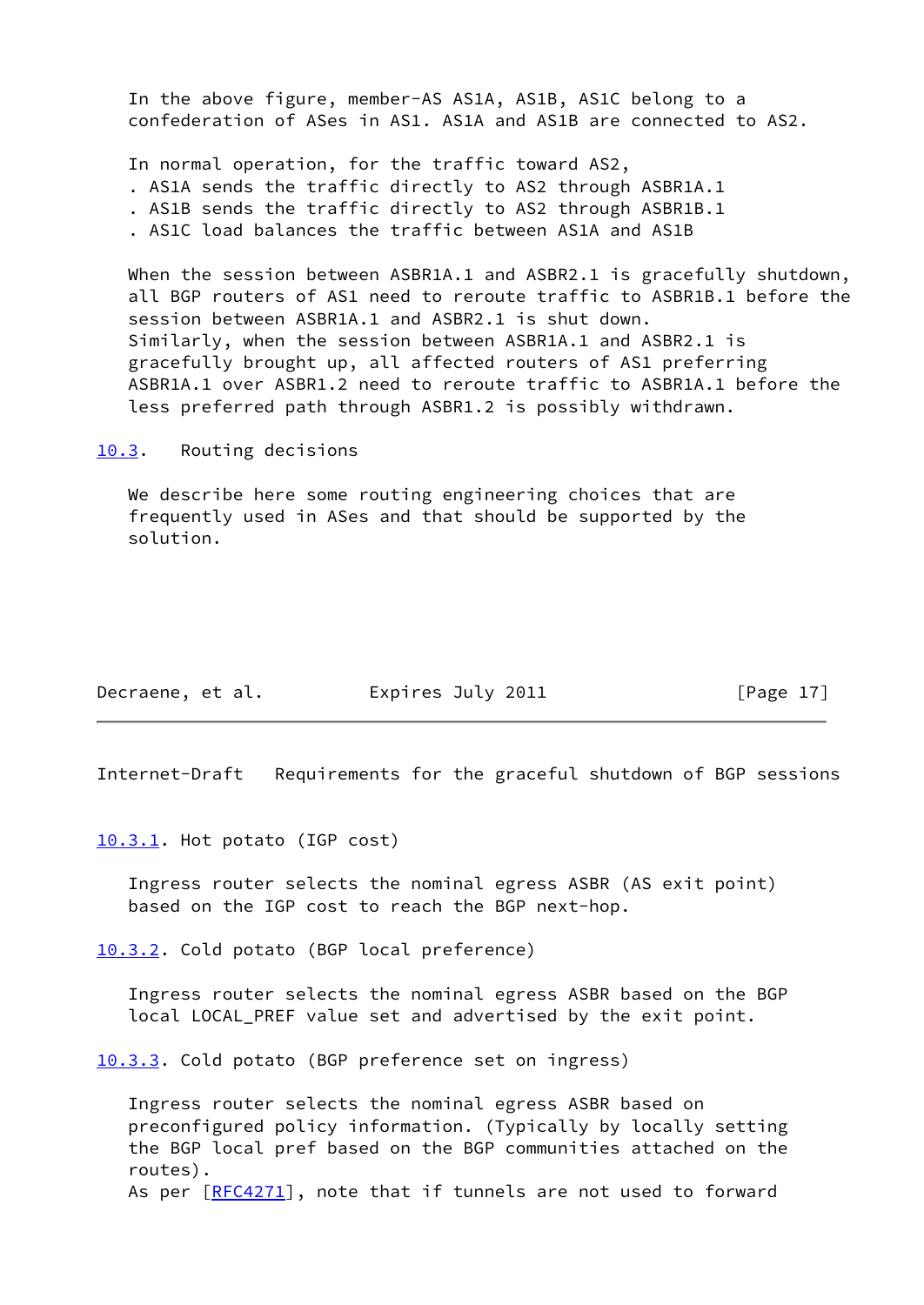packets between ingress and egress ASBR, this can lead to persistent forwarding loops. Authors' Addresses Bruno Decraene France Telecom 38-40 rue du General Leclerc 92794 Issy Moulineaux cedex 9 France Email: bruno.decraene@orange-ftgroup.com Pierre Francois Universite catholique de Louvain Place Ste Barbe, 2 Louvain-la-Neuve 1348 **BF**  Email: francois@info.ucl.ac.be Cristel Pelsser Internet Initiative Japan Jinbocho Mitsui Building 1-105 Kanda jinbo-cho Chiyoda-ku, Tokyo 101-0051 Japan Email: cristel@iij.ad.jp Decraene, et al. Expires July 2011 [Page 18]

Internet-Draft Requirements for the graceful shutdown of BGP sessions

 Zubair Ahmad Orange Business Services 13775 McLearen Road, Oak Hill VA 20171 USA

Email: zubair.ahmad@orange-ftgroup.com

Antonio Jose Elizondo Armengol